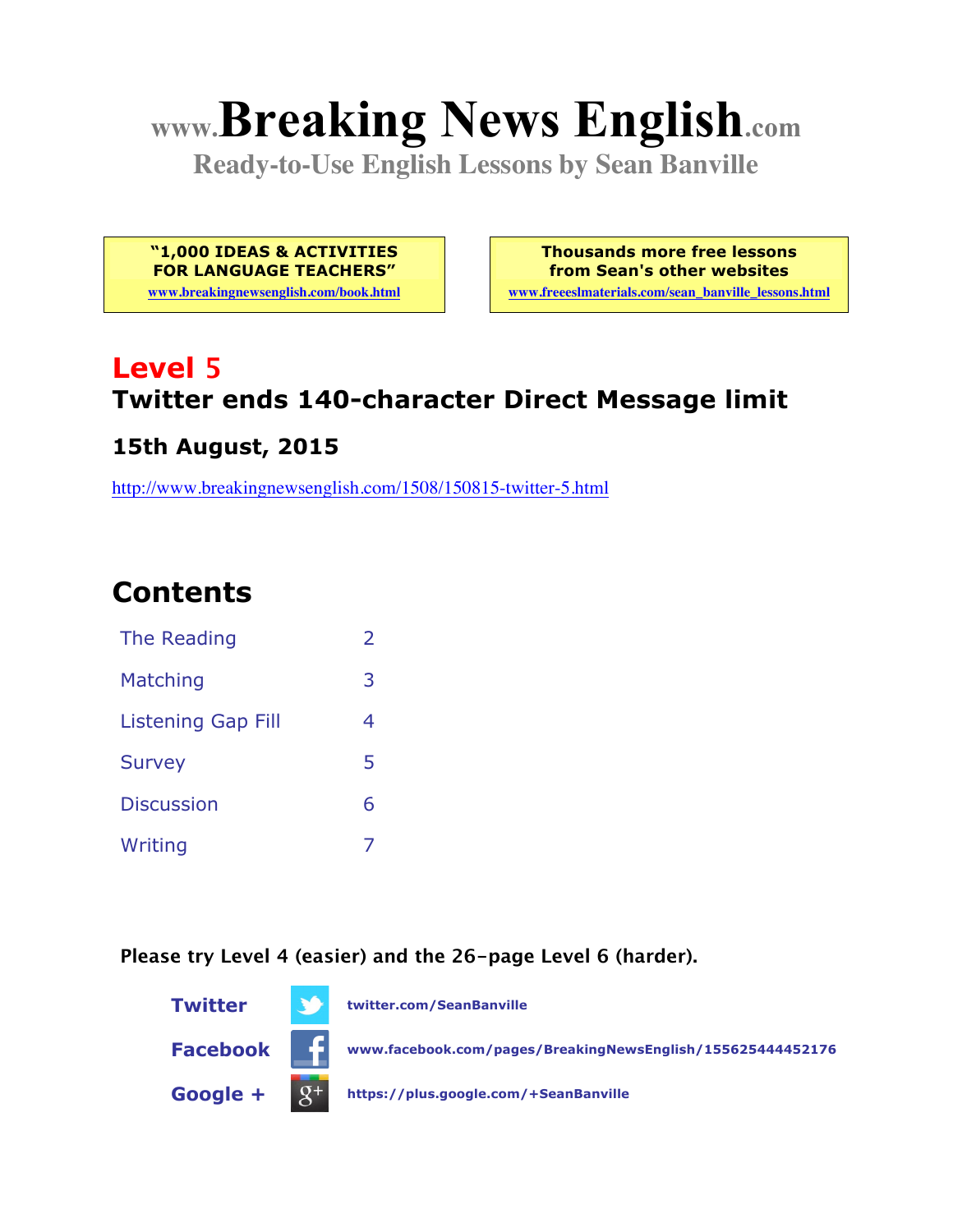# **THE READING**

From http://www.breakingnewsenglish.com/1508/150815-twitter-5.html

People on Twitter can now send messages that are longer than 140 characters. Tweets are still restricted to the 140-character limit but Direct Messages (DMs) can be up to 10,000 characters. DMs are personal communications sent from one person to another. Twitter's Product Manager blogged about the change. He wrote: "You can now chat on and on in a single Direct Message and likely still have some characters left over." He added: "Direct Messages let you have private conversations....Tweets…are an opportunity for you to spark a conversation about what's happening in your world."

Twitter will make the changes over the next few weeks on a country-by-country basis. The site's co-founder recently admitted Twitter needed to do better to keep up with its competitors. Twitter currently has about 300 million global users while rival Facebook has more than 1.4 billion. Facebook has spent a lot of money on making their messaging services more user-friendly. Twitter has been trying the same throughout this year. It recently started group DMs and let people accept private messages, even from people they do not follow.

Sources: http://www.**pcmag**.com/article2/0,2817,2489456,00.asp http://www.**dailymail**.co.uk/sciencetech/article-3195532/Finally-Twitter-gets-rid-restrictive-140 character-limit-direct-messages.html http://www.**mirror**.co.uk/news/technology-science/technology/twitter-lifts-140-character-message-6242093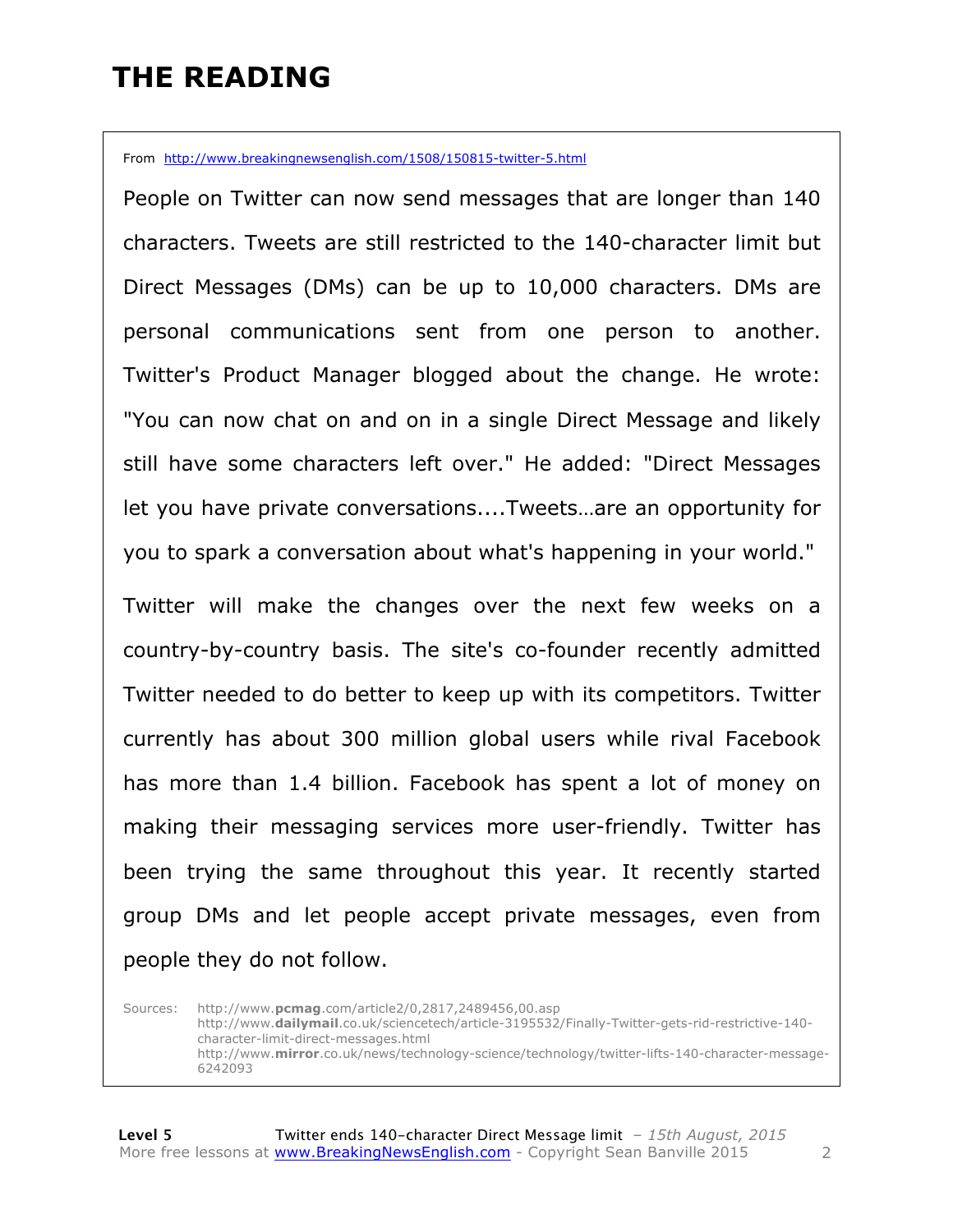# **MATCHING**

From http://www.breakingnewsenglish.com/1508/150815-twitter-5.html

#### **PARAGRAPH ONE:**

| 1. | send messages that are longer | a.             | on                  |
|----|-------------------------------|----------------|---------------------|
| 2  | restricted to the 140-        | b.             | your world          |
| 3. | up to                         | $\mathsf{C}$ . | left over           |
| 4. | You can now chat on and       | d.             | conversation        |
| 5. | still have some characters    | e.             | than 140 characters |
| 6. | private                       | f.             | character limit     |
| 7. | spark a                       | q.             | conversations       |
| 8. | what's happening in           | h.             | 10,000 characters   |

#### **PARAGRAPH TWO:**

| 1.             | over the                    | a.      | friendly                 |
|----------------|-----------------------------|---------|--------------------------|
| 2 <sup>7</sup> | on a country-by-country     | b.      | messages                 |
| 3.             | keep up                     | $C_{1}$ | 300 million global users |
| 4.             | Twitter currently has about | d.      | do not follow            |
| 5.             | more user-                  | e.      | with its competitors     |
| 6.             | throughout                  | f.      | next few weeks           |
| 7.             | accept private              | g.      | this year                |
| 8.             | even from people they       | h.      | basis                    |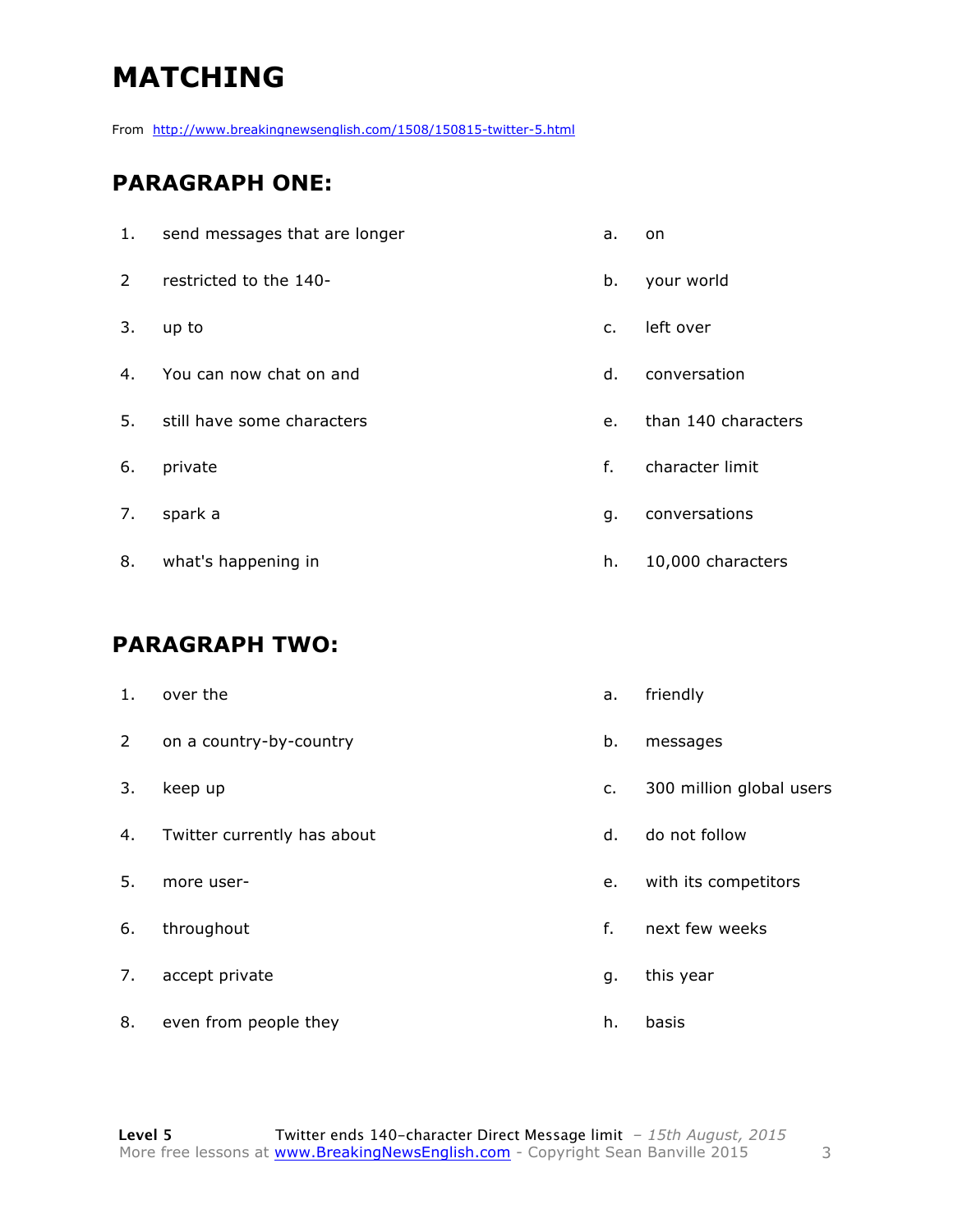# **LISTEN AND FILL IN THE GAPS**

From http://www.breakingnewsenglish.com/1508/150815-twitter-5.html

People on Twitter (1) \_\_\_\_\_\_\_\_\_\_\_\_\_\_\_\_\_\_\_\_\_\_\_ messages that are longer than 140 characters. Tweets are (2) \_\_\_\_\_\_\_\_\_\_\_\_\_\_\_\_\_\_\_ the 140-character limit but Direct Messages (DMs) can be up to 10,000 characters. DMs are personal communications sent (3) \_\_\_\_\_\_\_\_\_\_\_\_\_\_\_\_\_\_\_\_\_\_ to another. Twitter's Product Manager blogged about the change. He wrote: "You can now chat (4) **Example Direct Message and likely still** have some characters left over." He added: "Direct Messages let you have private conversations....Tweets...are (5) example to the vou to spark a conversation about what's happening (6) \_\_\_\_\_\_\_\_\_\_\_\_\_\_\_\_\_\_\_\_\_\_\_\_\_\_\_. " Twitter will make the changes (7) \_\_\_\_\_\_\_\_\_\_\_\_\_\_\_\_\_\_\_\_\_ weeks on a country-by-country basis. The site's co-founder (8) Twitter needed to do better (9) \_\_\_\_\_\_\_\_\_\_\_\_\_\_\_\_\_\_\_\_\_\_ its competitors. Twitter currently has about 300 million global users while rival Facebook has more than 1.4 billion. Facebook (10) \_\_\_\_\_\_\_\_\_\_\_\_\_\_\_\_\_\_\_\_\_ money on making their messaging services (11) Twitter has been trying the same throughout this year. It recently started group DMs (12) \_\_\_\_\_\_\_\_\_\_\_\_\_\_\_\_\_\_\_ private messages, even from people they do not follow.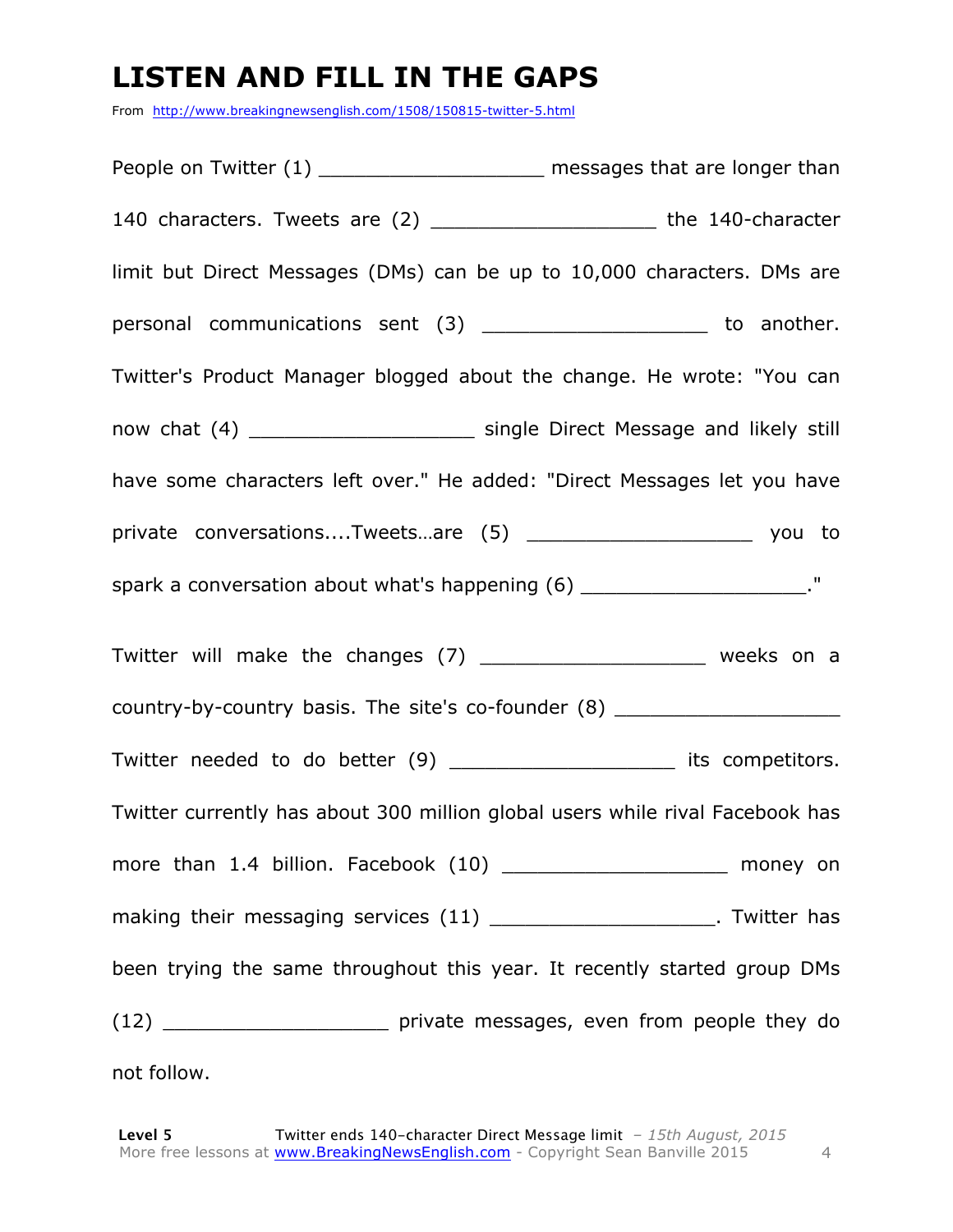# **TWITTER SURVEY**

From http://www.breakingnewsenglish.com/1508/150815-twitter-5.html

Write five GOOD questions about Twitter in the table. Do this in pairs. Each student must write the questions on his / her own paper.

When you have finished, interview other students. Write down their answers.

|      | STUDENT 1 | STUDENT 2 | STUDENT 3 |
|------|-----------|-----------|-----------|
| Q.1. |           |           |           |
| Q.2. |           |           |           |
| Q.3. |           |           |           |
| Q.4. |           |           |           |
| Q.5. |           |           |           |

- Now return to your original partner and share and talk about what you found out. Change partners often.
- Make mini-presentations to other groups on your findings.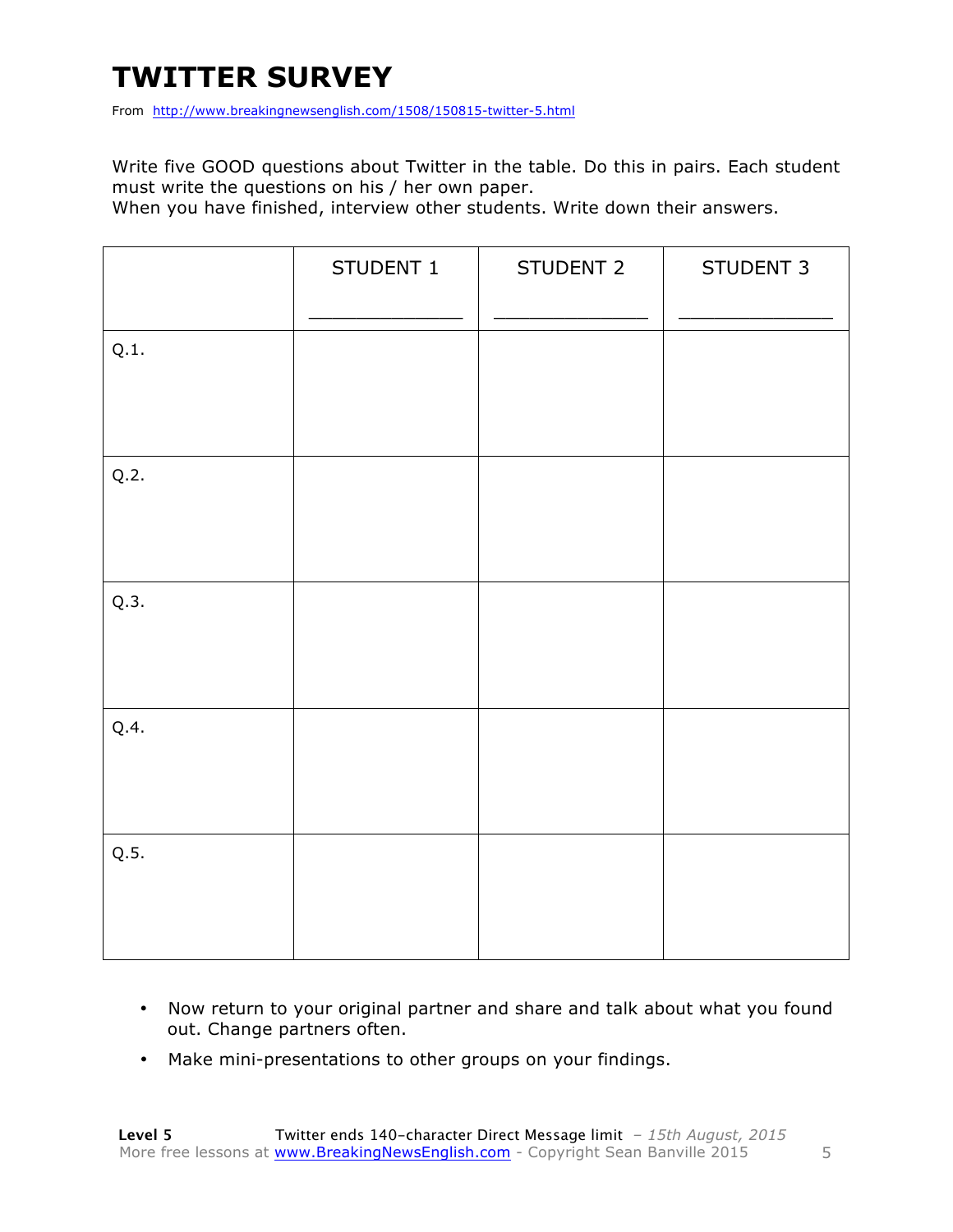# **WRITE QUESTIONS & ASK YOUR PARTNER(S)**

Student A: Do not show these to your speaking partner(s).



Twitter ends 140-character Direct Message limit - 15th August, 2015 More free lessons at www.BreakingNewsEnglish.com

# **WRITE QUESTIONS & ASK YOUR PARTNER(S)**

Student B: Do not show these to your speaking partner(s).